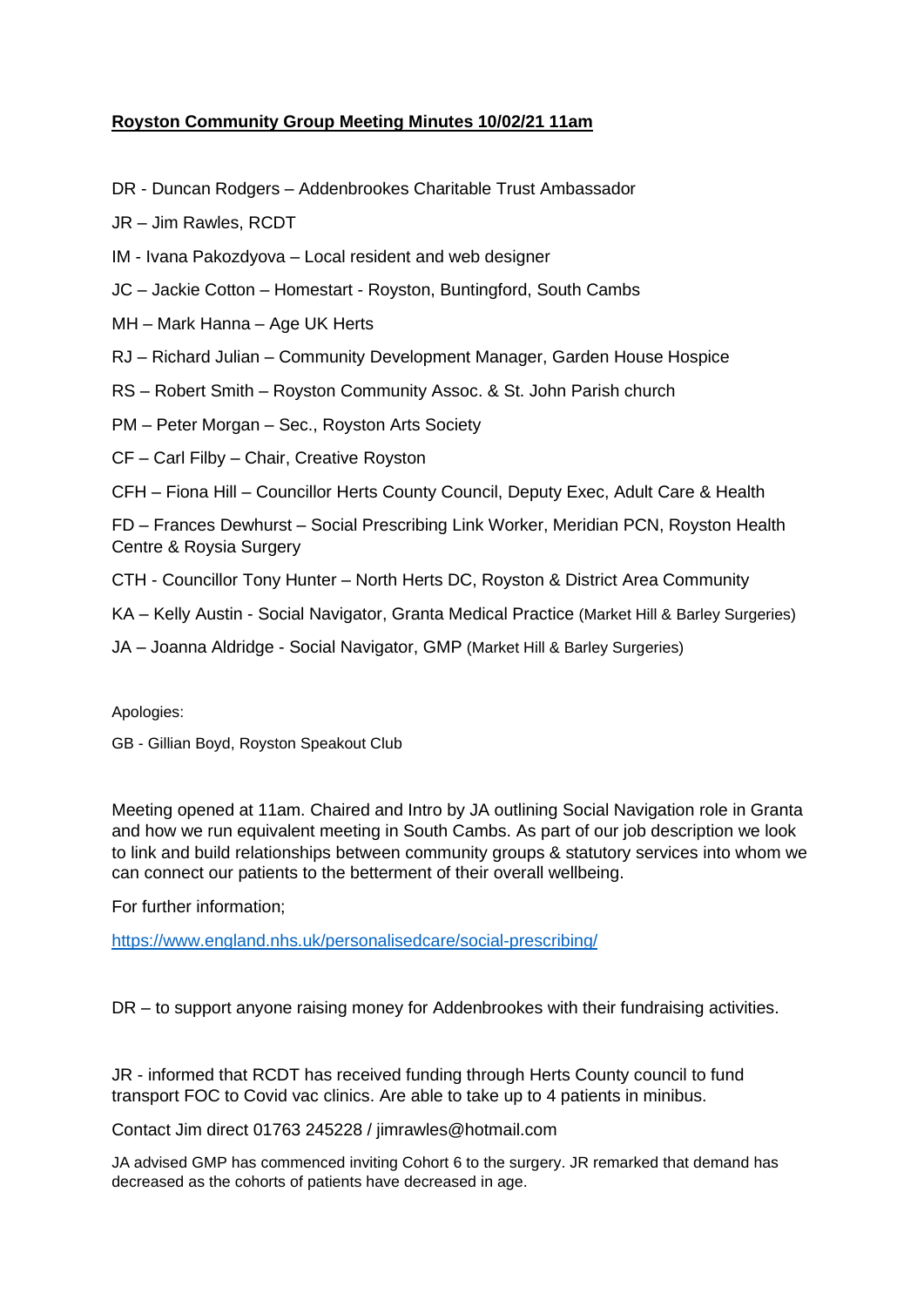## IM - The website I created for the community is [https://www.roystonhub.co.uk](https://www.roystonhub.co.uk/)

Every support group, charity organisation or other organisations that are helping and supporting the community are very welcome here to have a space or a link to your own website.

Also activities (todays or future) like new courses, children's clubs, etc are very welcome to the Royston hub website, as it can help parents to find some suitable activities for their offspring.

I believe this website can help people from Royston and surrounding areas to find all the important and useful information more easily. If anyone has any comments or requests, even constructive criticism is welcome.

JC – Still supporting families with Walk and Talk, virtual meetings, flexible to include evenings etc. Online training course for new volunteers about to be rolled out.

MH – Services still running, Domestic help, Hospital discharge (Lister) & community navigation. Info and advice telephone service & emotional support via InTouch.

Befriending, virtual where possible. No lunch clubs at present but on line 1-1 or groups where possible. 10-3 Clubs may open Spring. Indebted to volunteers.

RJ – In normal times community based initiative at Coombes Community Centre due to Hospice being slightly out of area. Monday afternoon 2-4pm. Once it is back up and running I will let you know so you can circulate to the group.

Also befriending project, Compassionate Neighbours, to reduce loneliness & social isolation, also supporting with running errands due to Covid. Telephone support, hoping to commence doorstep calls. Anyone can refer, no age restriction and even if not necessary accessing hospice. All referrals are followed up and we will establish whether a 1-1 match (following C-19 restrictions) or inviting them to attend the hub is more appropriate.

<https://www.ghhospicecare.org.uk/volunteers/compassionate-neighbours>

Hawthorne centre day hospice still open & running virtual seated exercise & support groups. Age 128+, life limiting illness, elderly & frail.

<https://www.ghhospicecare.org.uk/patients-carers/day-services>

CTH asked if Garden House Hospice at home was still active, RJ confirmed it was but reduced capacity due to Covid restrictions.

RS – Royston Community Assoc. Coombes Community Centre; closed, struggling due to Covid restrictions but managing to carry on with some govt. funding & grants.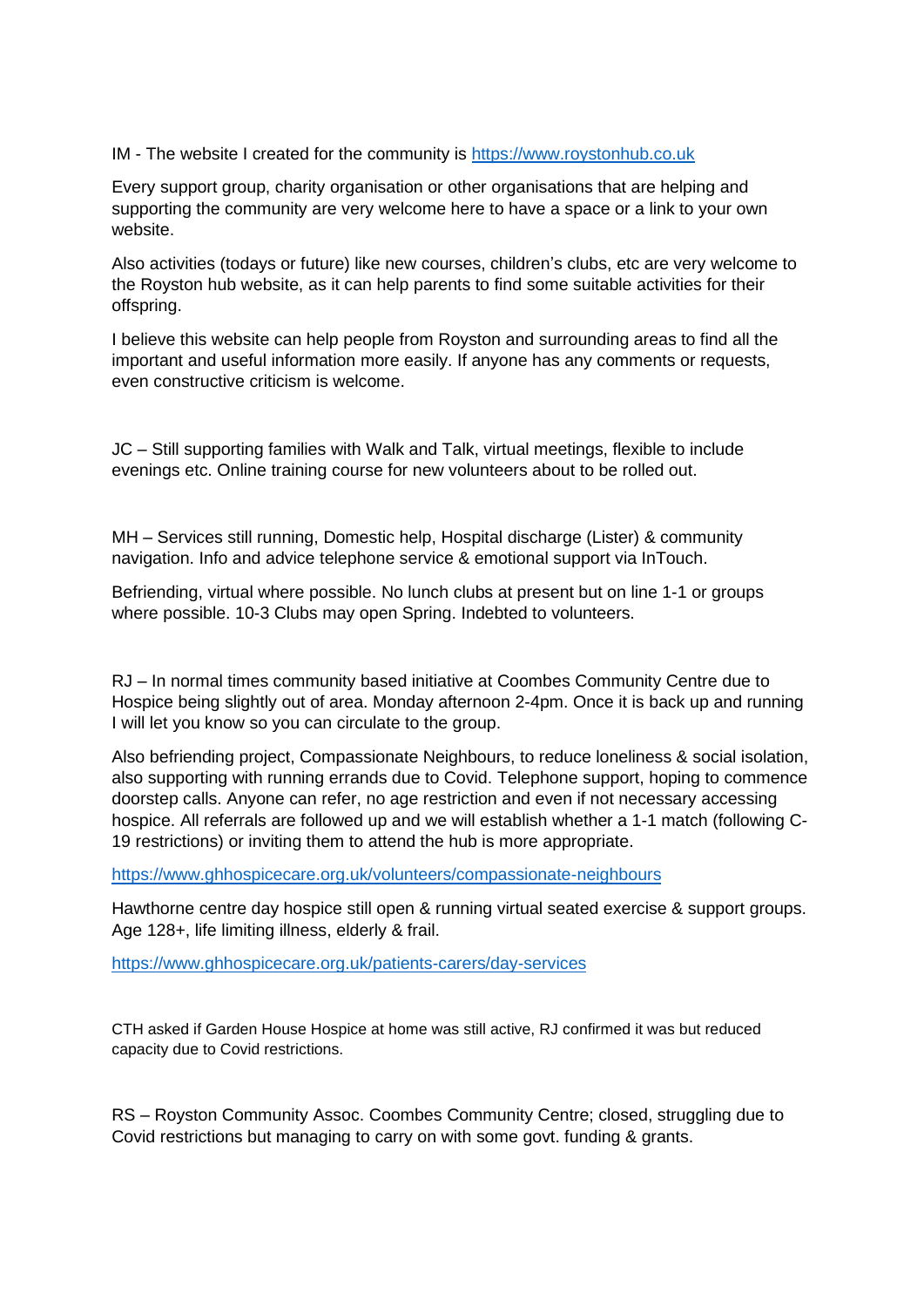St. Johns Parish Church has had to cease most activity except via zoom. Recent fire has also not helped. Hoping to be Carbon Neutral by 2030.

PM – Activities have been cancelled as a whole since last year. Still running exhibitions on line. Full programme of meeting for this year virtually but numbers are reduced. Window walk 18<sup>th</sup> -21<sup>st</sup> Feb. <u>http://www.roystonarts.org.uk</u>/

CF – Not for profit organisation, rely on volunteers, Royston Arts Festival runs last week September. Have vacancies on committee, meet 1x monthly. Website <http://www.creativeroyston.org/> Facebook <https://www.facebook.com/RoystonArtsFestival>

CFH – Overseeing vaccine project. Lindsey invited to meeting because have access to grants at HCC to support projects.

Also updated that Old Barn Community day Centre have been proactive with activity bags for their service users during last 12 months.

FD – commenced role with Meridian in September, heavily involved in vaccine roll out since January. Raised that a digital divide means that some people are really struggling because they are unable to get online.

CTH – Agrees IT has been a steep learning curve. District councillor & member of local organisations. Acts as a link into council for local organisations

## **RE: Digital Divide**

MH advised AUKH had some digital champions pre-Covid who would train people age 50+ to use smart phones, tablets etc to Skype, book medical appointments, online shopping etc

North Herts CVS have recently got some funding for this as well.

CFH – use Herts Help as first port of call funded by HCC. Working with Age UK & NHCVS "Connected Lives" project

JA agreed to contact NHCVS contact Hannah Grey

#### **RE: South Cambs representation at this meeting**

PM questioned having a South Cambs rep in these meetings for consistency. Royston Arts Society have a small group who are not online but they live in South Cambs.

JA will make enquiries to obtain representation at the next meeting. Will also request that they provide information on projects to support the digital divide.